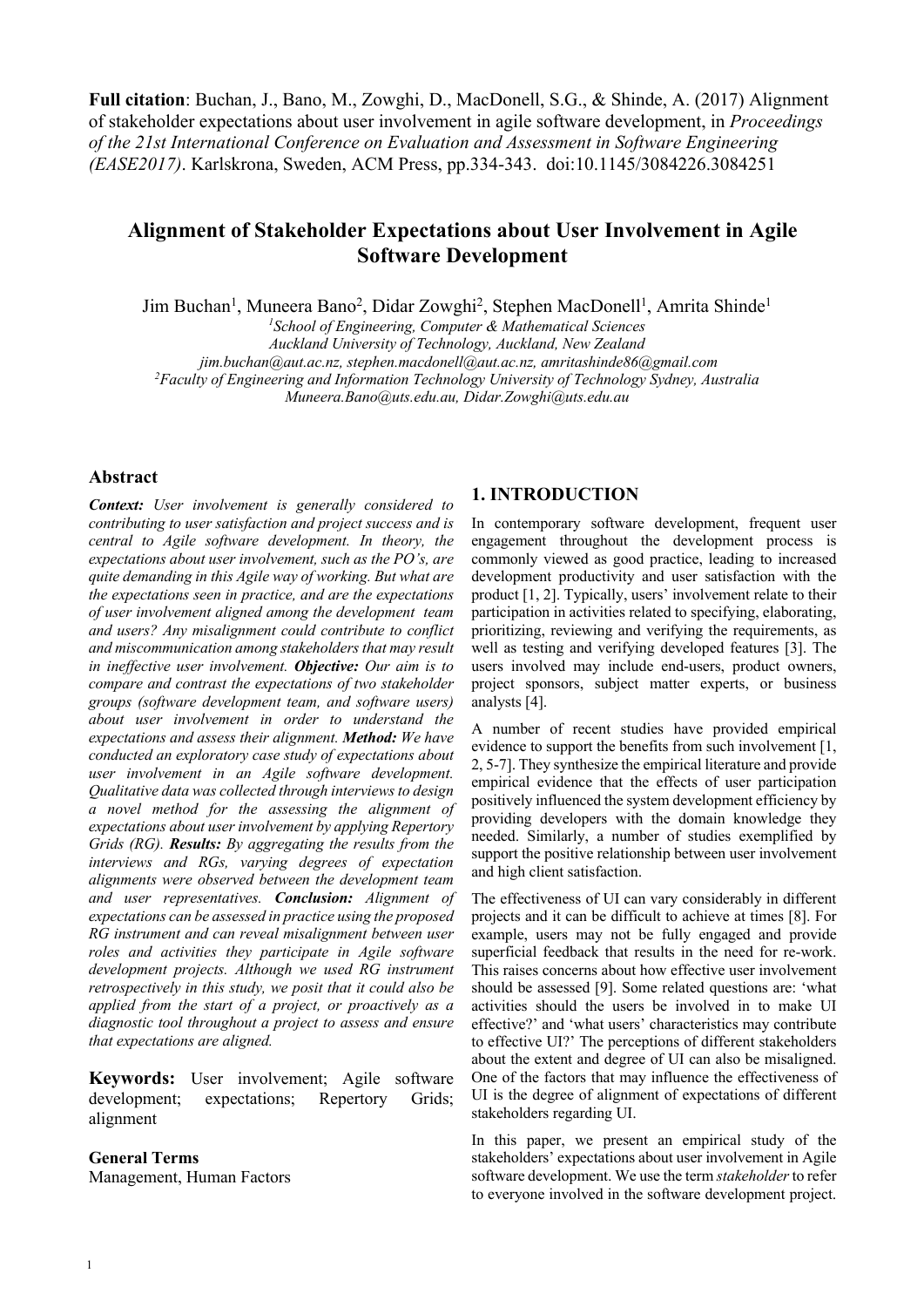In particular, we distinguish between the development team (e.g. business analysts, project manager, testers and developers) and users' representatives (e.g. subject matter expert, product owner).

Our research is motivated by the high-level question: *"How can we assess the alignment of the stakeholders' expectations about user involvement in Agile software development?"* 

The major contributions of this research are:

- 1. An empirical investigation of the alignment between the expectations of Agile software development team and users' representatives about UI.
- 2. A novel application of the Repertory Grid method for assessing the alignment of expectations of software development team and users.

The rest of this paper is organized as follows: Section 2 provides the background for this research, Section 3 describes the research design, Section 4 presents the results of the case study, Section 5 presents the discussion of the results, Section 6 briefly mentions threats to validity and Section 7, the conclusion and future works.

# **2. BACKGROUND**

It is critical for any software product to meet the needs of its users for it to be considered successful. User involvement is a well-known practice in software development and has been acknowledged as an important contributor to project success [10]. This concept can be traced to organizational management research literature, including group problem solving, interpersonal communication and individual motivation [4]. For four decades researchers have investigated this phenomenon and among many results obtained, they reported that effective user involvement can lead to system success [1, 11, 12].

Research on Agile software development has increased rapidly in the last decade [13]. Active and continuous participation of users throughout the project is at the core of Agile software development approach [14, 15]. Agile approaches such as Scrum and XP, emphasize daily interactions between users' representative (the PO) and the development team [16]. The frequent interaction between users' representatives and the development team is aimed at strengthening a collaborative partnership. This practice ensures that users have a meaningful influence on decisions about system features and the work priorities. The benefits of UI have long been recognized in research literature [12]. These benefits include: user satisfaction [6, 17], improved communication [18], improved software quality [19], improved quality of design decisions [20], and facilitating change [21] to name but a few.

Frequent user involvement, does not imply effective involvement. Achieving effective user involvement is complex and multifaceted because many factors have been recognized to play important roles in achieving the desired benefits and goals of UI. For example, identification of the right representative of users is essential. There are different stakeholders from the user group whose influence on the quality of user involvement, directly or indirectly, is crucial for effectiveness. Each user type has a different level of influence on the project depending on their level of authority in their organization, their knowledge, expertise and experience. Based on this variation, a user can be classified as: end user, user representative, Subject Matter Expert (SME), Product Owner (PO), or proxy to client [22].

User involvement in one activity of software development is said to influence the level of involvement in the subsequent activities [23]. Kujala [24] stressed that involving users in early stages is more beneficial. Others claimed that after effective involvement of users during requirements determination further involvement may not be necessary at later stages [25]. However, unlike previous claims made in plan based software development, in an Agile approach, UI is conceived as a continuum. Hence it is essential to differentiate the extent and the degree of UI in different activities of the Agile software development process, in order to assess the effectiveness of UI.

There are two distinct views of the extent of effective UI in various activities of software development: 1) the perception of the users' representatives about their involvement, and 2) the perception of the development team about the involvement of the users' representatives. If the expectations of the development team about user involvement differ considerably from that of the users' representatives, then this misalignment can have a significant impact over the effectiveness of UI and may impede productivity. For example, if a Product Owner or Subject Matter Expert has much lower expectations about their time commitment or required technical knowledge needed for effective involvement in a project, compared to the development team's expectations (e.g. Developer, Tester, Business Analyst), then this may lead to conflict, confusion and higher risk of project failure.

As evidenced in a recent Systematic Review [12], the alignment of stakeholder expectations about user involvement in Agile software development has not received much attention in the research literature. This paucity of knowledge about alignment of expectation has motivated us to investigate this important and complex phenomenon in practice. Our interest in the research reported in this paper was also partially motivated from extensive engagement with many Agile teams in practice, in particular, informal conversations with several PO's, where the POs expressed their surprise at the high level of involvement that the development team expected of them. This was complemented by informal observation of the progress of some development teams being held up by lack of availability of user expertise at the time it was needed, and slow or poor quality feedback.

# **3. RESEARCH DESIGN**

The aim of this research is to empirically investigate the expectations of various stakeholders in the context of user involvement in agile software development. We conducted a case study in order to gain in-depth knowledge of the complexity of user involvement in practice by focusing on its various inter-connected constituents such as user involvement in various SDLC activities, characteristics of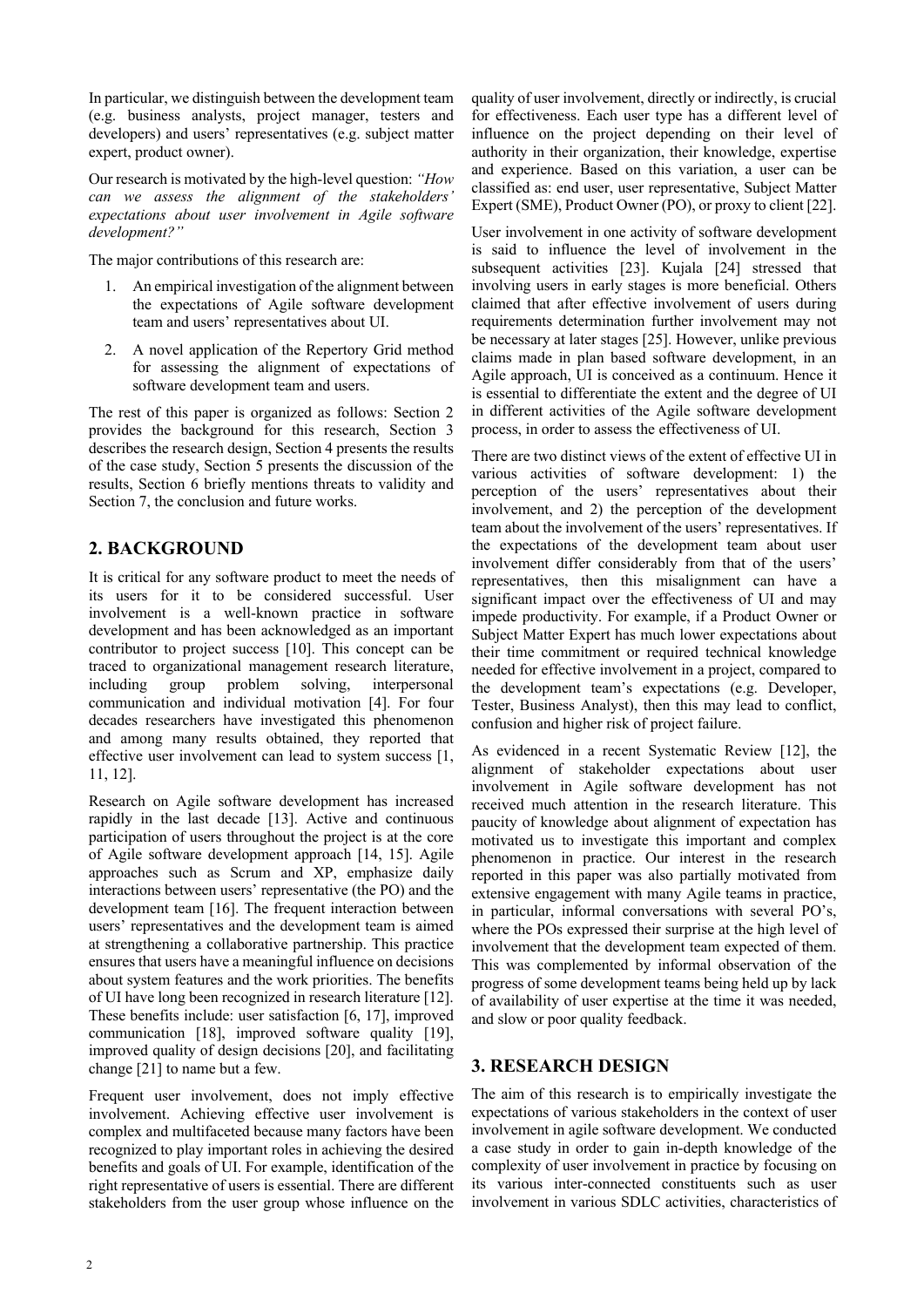user roles, expectations of users as well as the development teams about user involvement. The data collection strategies included conducting a literature review, interview study and repertory grids.

### **3.1 Case study**

The case study was exploratory and interpretive in nature to compare and contrast the expectations of various stakeholders about user involvement. Case studies are widely acknowledged for their applicability to real life contexts or industrial settings, and their flexibility, in which the researcher employs multiple methods for data collections [26]. An interpretive qualitative research inquiry is well suited to our research as it is based on the assumption that the reality can be understood through the social construction of language, consciousness and shared meanings [26].

The selected organization  $(ABC)^1$  is a medium-sized company in the Insurance/finance sector and is situated in Auckland, New Zealand. They use Agile software development methodology with active user involvement. ABC has been using an Agile approach to software development for over 5 years and is relatively mature in its use of Agile methods The IT department is responsible for maintaining several internal systems as well as outward facing systems that support their main financial/insurance services. The participants reported in this paper were all part of two development teams, one team developing a system for internal end-users, and the other team developing a system for external end-users. From the first team, 2 DEVs, 1 BA, 1 PM, 1 T were interviewed, and from the second team, 2 DEVs, 1 BA, 1 PM, 1 PO and 1 SME were interviewed. All participants had between 5 and 12 years' experience in their roles, and had been with the organization between 1 and 5 years. The PO also had a role as a manager with the organization. The SME was a former end-user external to the company.

#### **3.1.1 Unit of analysis**

As this study investigates the alignment of expectations based on the perceptions of the people whose functions fall under roles of either the user or development teams, the unit of analysis considered was the 'role' of the interviewee. This was later used in the repertory grids to analyze the inter-role alignment of expectations.

#### **3.1.2 Data collection**

Our data collection strategy involved multiple sources to strengthen the validity and reliability.

**Literature review:** The first stage of the research began with a thorough literature review of the concepts and theories surrounding user involvement and agile methodology of software development. User involvement in software development is an area of research that has been explored extensively since 1970s [1, 4, 11, 12]. The findings from literature review were used to formulate and design an instrument for semi-structured interviews. Later the findings from the literature review combined with the



Figure 1. Research Design

results of the interviews were used to define the elements and constructs of repertory grids (see Figure 1).

**Semi-Structured Interviews:** As this research aims to understand the practitioners' expectations of user involvement of various roles in context of agile software development, we collected data about their experience and expectation from both users and developers.

We conducted 11 face-to-face semi-structured interviews by asking open-ended questions (see Appendix A) each lasting one hour on average. The participants included 4 Developers (DEV), 2 Project Managers (PM), 2 Business Analysts (BA), 1 Tester (T) and 2 members of users group, a Product Owner (PO) and Subject Matter Expert (SME). The interviewees were asked to respond and explain while retrospectively reflecting on their experiences by describing the situations they have encountered in context of user involvement in their currently on-going projects or recently finished projects. All the interviews were completed over the period of one week.

The interviews were audio-recorded and partially transcribed by the researchers to extract only the relevant information from audio recordings. Two of the researchers were present during all interviews and took field notes as necessary. The partial transcripts and field notes were later coded and thematically analyzed.

**Interview data analysis:** Thematic analysis in the form of template analysis was applied on the data collected from the interviews. Template analysis is well suited for

<sup>&</sup>lt;sup>1</sup> The name of the organization and the practitioners will not be disclosed as per Ethical Research agreement from Auckland University of Technology.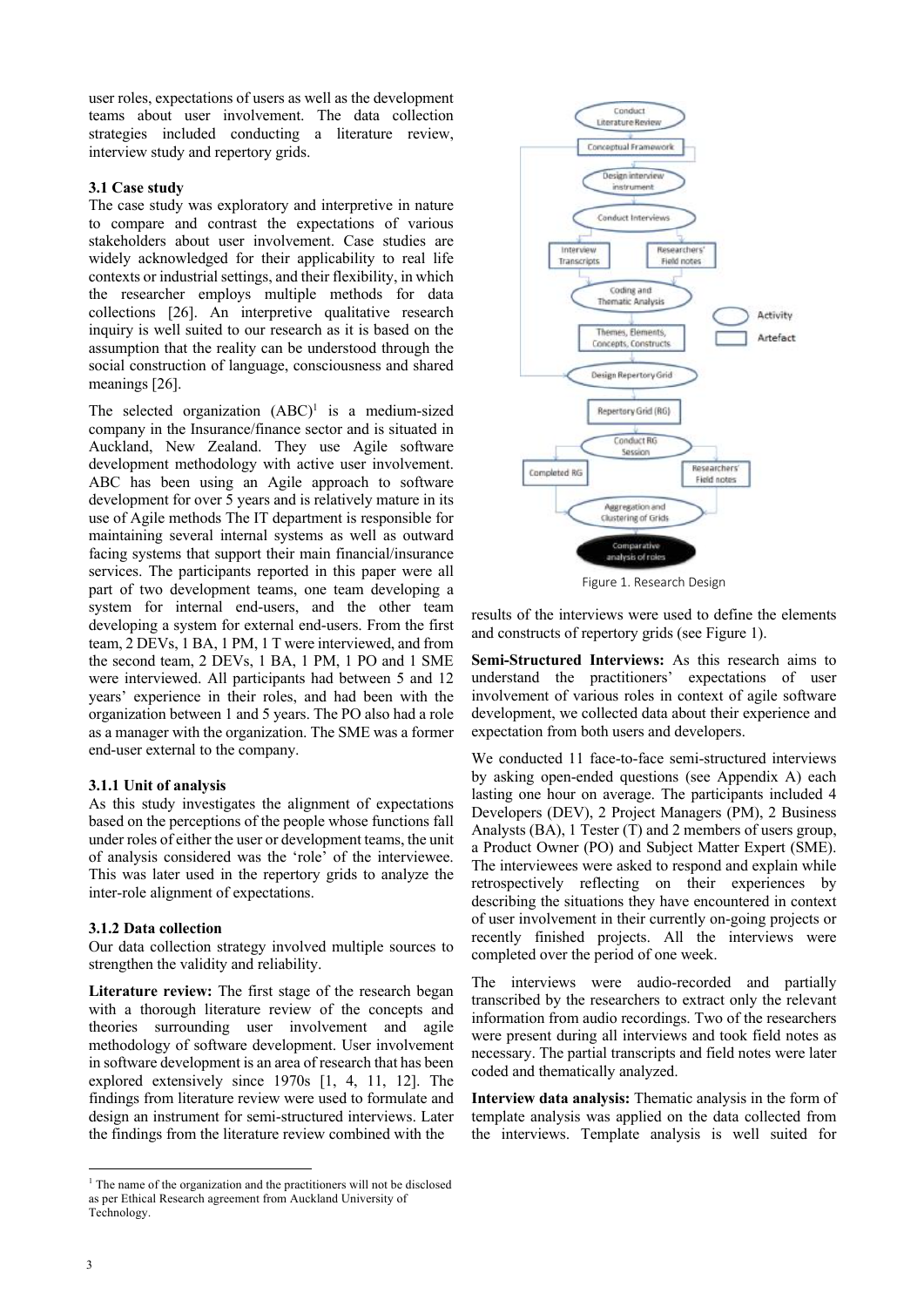comparing perceptions of different groups within specific context [27]. Template analysis enables the development of conceptual themes that fall into bordering groups eventually enabling the identification of master themes and their subsidiary constituent themes.

**Repertory grids:** The secondary element to the data collection method employed was the use of the Repertory Grid technique based on the Personal Construct Psychology [28]. RG is a form of cognitive modeling and we utilized it in our research to represent shared understanding among members of groups of subjects, in our case users and development team. The basic components of RG are elements (columns) and constructs (rows) which form the grid. The elements are the objects that are the focus of the study and the constructs are the ideas that the participants hold about elements [29]. From analysis of literature and interviews, we defined the elements and constructs for our RG that represented various roles and activities of user involvement in Agile software development.

We applied the RG for two contexts: expectations of user involvement in various SDLC activities, and expectations of user characteristics for effective involvement. The user roles PO and SME were defined as the *elements* for RG and were fixed for both grids. The RGs were conducted with these user roles, as well as the BA, PM, DEV, and T from the development team. The different activities were investigated (from literature and interview data analysis) to focus on development teams' preferred level of user involvement, for each activity for each role. These activities were defined as *constructs* for the *nature of involvement in* RG to enable comparison between the perspectives of different roles*.* Similarly, the expected characteristics of the user roles for effective UI were defined as the *constructs* for the *user characteristics* RG to compare expectations of the roles.

The difference in the level of expectations was recorded on a 7-point Likert scale where 1 represents *very low involvement* and 7 represents *very high involvement.* Scale of 7 was selected to provide the participants with more scope for expressiveness. The participants were asked to evaluate the construct for preferred level of involvement and level of importance against this scale.

**RG data analysis***:* The grids completed by participants were aggregated based on their project roles using Frequency Distribution analysis. Treating the Likert scale as an interval scale, the aggregated frequency values for each cell were calculated from the weighted average of scores for each role, converting the 7-point Likert scale to a 7–point scale from -1 to 1, with zero as the neutral point. These were then classified into 5 categories based on one standard deviation (0.7) around the neutral point, labelled Very Low (VL) to Very High (VH) as shown in Table 1.

The aggregated grids for each role (PM, T, DEV, BA) were cross compared with the user roles (PO, SME) to find patterns of similarities and differences of expectations to identify significant alignment or misalignment of expectations among these roles.

*Protocol for Conducting the Repertory Grid:* To ensure participants interpreted the high-level activities in the RG

Table 1. RG data analysis

| Aggregated Frequency (F) | Category       |
|--------------------------|----------------|
| F > 0.7                  | Very High (VH) |
| 0 < F < 0.7              | High (H)       |
| 0                        | Neutral        |
| $-0.7 < F < 0$           | Low (L)        |
| F < 0.7                  | Very Low (VL)  |

consistently the grid elements and constructs were explained to each participant and any questions they had were answered. To further reduce this potential threat to validity, participants were asked to "think out loud" as they completed the grid, providing further opportunity to address any misunderstandings. The participant was then asked to answer the question:

*For each of the different client roles what would you expect the involvement of each of them to be for the different activities, over the whole project?* 

The 7-point Likert scale for representing their perception of the level of involvement on the grid was then explained and they were asked to vocalize their reasoning as they filled in each grid cell. A similar protocol was followed for the second grid, with the question:

*For each of the different roles how would you describe the importance of each of the following user characteristics to their high-quality involvement?* 

# **4. RESULTS**

# **4.1 Exploratory Interviews**

The overall purpose of the interviews was to explore different facets of users' involvement in Agile software development. The scope of this paper is limited to the analysis of the interview questions that are directly related to the design of RG.

# **4.1.1 User Roles**

To investigate the expectations of user involvement, the question of which user roles to focus on was firstly investigated. One of the aims of the interviews was to validate the user roles identified in the literature review. Participants in the interviews were asked to identify who they consider to be the main users' representative that should be involved in the project. The roles mentioned by the participants were mapped against those reported in the literature and thus classified into five main user roles (End Users, Product Owners, Subject Matter Experts (SMEs), Client Managers, Client Proxies).

The interviews confirmed the central importance of the involvement of the PO as a user role in the case organization. It was also identified that the SME had high levels of involvement in the projects. Although our interview results included all the roles mentioned above and subsequently we used all roles in RG design, in this paper, we focus only on PO and SME. The reason being that only PO and SME were available to participate in RG session within the time frame of the data collection.

An SME is generally described as someone with specialized domain expertise. The SME participating in this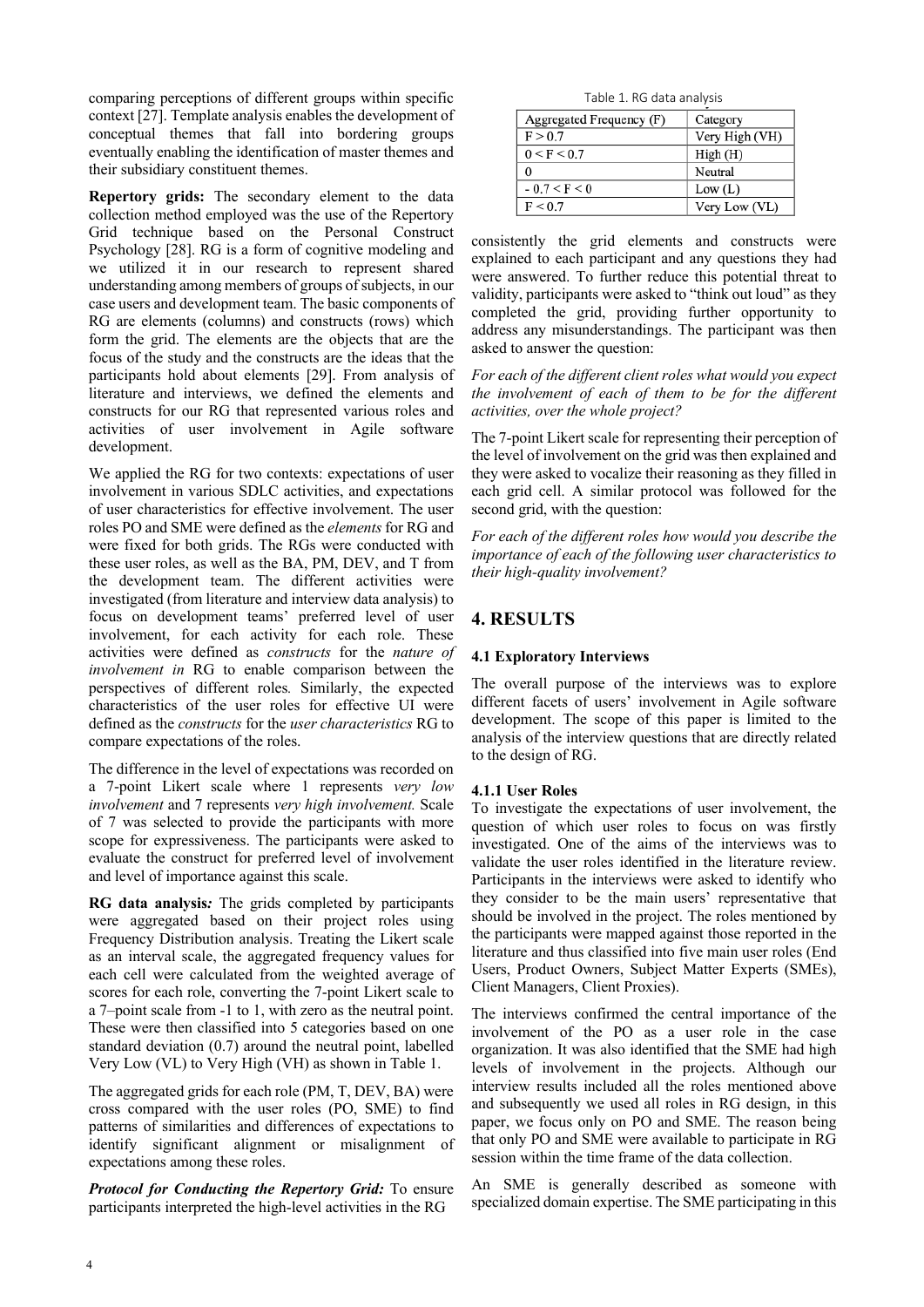study was someone who was previously an experienced user of the product and had excellent product and process knowledge as well as insight into end users' challenges. The PO was identified as an important user role by every interviewee and was described as someone who consults widely with other users' representative and has the authority to make decisions about feature priority. Interviewees noted that it was expected that the PO is highly available throughout the project for explanations, verification and decisions.

### **4.1.2 User Activities**

The main categories of user activities identified by thematic analysis of the interviews are presented and defined briefly in Table 2. The constructs (rows) of the first RG comprised these user activities.

### **4.1.3 Desired User Characteristics**

The main categories of user characteristics identified by thematic analysis of the interviews are presented and explained briefly in Table 3. The constructs (rows) of the second Repertory Grid comprised these user characteristics.

# **4.2 Repertory Grid Analysis**

This section presents the results of aggregating expectations by role and coding these from Very Low (VL), Low (L), Neutral (N), High (H), and Very High (VH).

Firstly, the expectations of the PO's and SME's levels of involvement in user activities are presented in Table 4 and Table 5 respectively, followed by the expectations of the characteristics of the PO and SME in Table 6 and Table 7. In Table 4 the PO column presents the PO's expectations of his involvement. The DEV, BA, PM, and T columns represent their expectations of the PO's involvement, respectively. In Table 5 the SME column presents the SME's expectations of his involvement in the user activities, and the next four columns present the expectations of the corresponding development team roles regarding the SME's involvement in these user activities.

The PO's and SME's expectations about their own characteristics, if they are to contribute effectively, are summarized in the first column of Table 6 and 7, respectively. The DEV, BA, PM and T columns in Table 6 represent the expectations of these roles regarding the PO's characteristics, and the corresponding columns in Table 7 represent their expectations of the SME's characteristics.

To facilitate easy comparison of expectations on a role-byrole basis, the expectations are presented as heat maps with the shading of each cell depicting a level of misalignment of each development team role's expectations with the user role's expectations. Darker grey indicates higher levels of misalignment with the user role's expectations. Patterns of alignment and misalignment are then identified and discussed for each table and overall.

### **4.2.1 Expectations of PO's involvement in User Activities**

Table 4 suggests that the PO expected to have a high involvement in activities related to decisions about the product features including writing, eliciting, prioritizing

| Table 2. Activities User may be Involved in |  |  |  |
|---------------------------------------------|--|--|--|
|---------------------------------------------|--|--|--|

| A1. Decision Making<br>about product and/or<br>process | Decisions about which features to include,<br>navigation, look and feel of the product and<br>user interface, and the overall workflow of<br>the product.          |
|--------------------------------------------------------|--------------------------------------------------------------------------------------------------------------------------------------------------------------------|
| A2. Requirements<br>Elicitation                        | Communicating with relevant stakeholders<br>(e.g. end-users) to elicit and negotiate their<br>needs and requirements and present these to<br>the development team. |
| A3.User stories                                        | Writing user stories including story creation<br>and editing.                                                                                                      |
| A4. Clarification of<br>Requirements                   | Explaining context and details and answering<br>questions about specific user stories.                                                                             |
| A5. Verification of<br>Functionality (e.g.<br>UAT)     | Evaluating and reviewing completed<br>functionality and features.                                                                                                  |
| A6. Co-development                                     | Creating functionality by coding at some<br>level.                                                                                                                 |
| A7. Cost Negotiation                                   | Negotiating budget and cost being involved<br>in project cost estimation.                                                                                          |
| A8. Time<br>Frame/Schedule of<br>Project               | Prioritising features and work and updating<br>release plans.                                                                                                      |
| A9. Choice of<br>Technology                            | Being involved in selecting the technology<br>related to building or delivering the product                                                                        |

| Table 3. User Characteristics for Effective Involvement |
|---------------------------------------------------------|
|                                                         |

| C1. Time Investment per                | The number of hours the user expected to      |
|----------------------------------------|-----------------------------------------------|
| week                                   | commit to the project per weeks               |
| C <sub>2</sub> . Ability to Articulate | The user's ability to communicate clearly     |
|                                        | their knowledge and understanding, and        |
|                                        | uncover assumptions.                          |
| C <sub>3</sub> . Desire to Participate | The user's motivation and willingness to      |
|                                        | participate in all project related activities |
|                                        | they are needed in.                           |
| C4. Availability                       | Available for ad hoc and planned activities   |
| C5. Authority and level                | The user has authority to make appropriate    |
| of Influence                           | decisions and represent others.               |
| C6. Experience with                    | Is experienced with Agile approach of         |
| project process                        | project management                            |
| C7. Technical                          | Has knowledge of the technology and           |
| knowledge                              | tools used for the product.                   |
| C8. Business process                   | Has knowledge of the business process         |
| and product knowledge                  | context and of the features of the existing   |
|                                        | product.                                      |

and validating requirements (A1-A4). These expectations align well with the team roles' expectations generally. The exception is the misalignment of the BA's expectations that the PO would have almost no involvement in user story writing (A3) and low involvement in requirements clarification (A4). Based on what the BAs said as they were completing this grid cell, this misalignment seems to have been based on the BAs' broader view of their own responsibilities in these activities. This included writing user stories based on a variety of requirements sources, and gathering information to clarify requirements from a variety of information resources as well as communicating these to the team.

There is a high level of misalignment of expectation when it comes to the PO's involvement in verification of feature functionality (A5). The development team roles, apart from the BA, are expecting the PO to have very high involvement in this activity. In contrast, both the PO and BA roles are expecting the PO to have very little contribution to this activity (A5). While completing this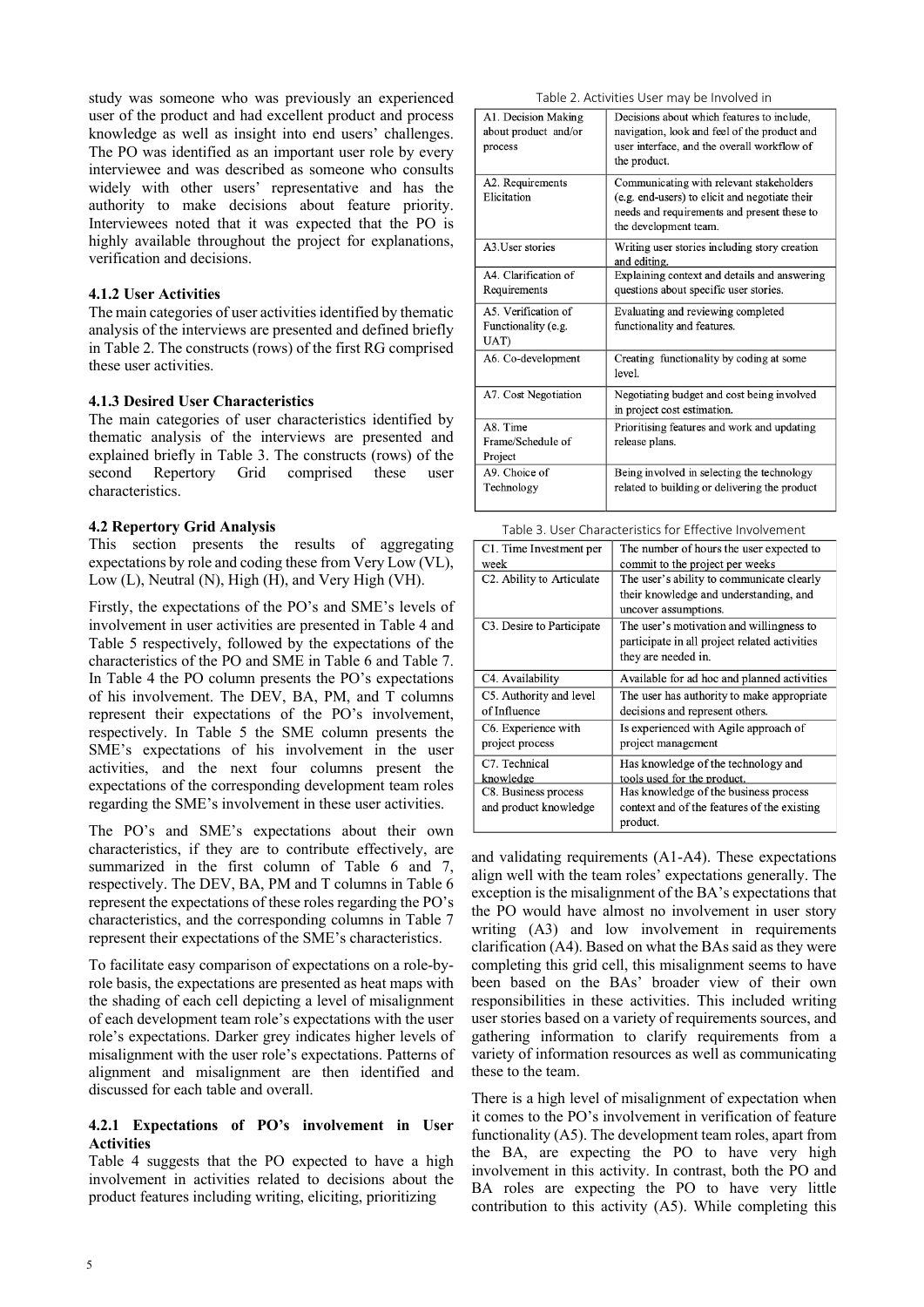part of the Grid, the PO explained that the SME, as a former power user of the product, would be better suited to this and hence the PO needed little involvement.

The first column of Table 4 shows that the PO did not expect to be involved in co-developing the code and choice of technology, and this aligns with the expectations of the development team roles. While filling in the Grid, the PM explained that co-development could include involvement in less technical activities with developers such as planning poker, prioritization meetings and acceptance test creation, hence the higher expectation of the PM.

Table 4 shows that the PO expected to have some involvement in project cost negotiation (A7), but not high involvement. This could be a consequence of the other role of the PO as a manager, which he described as involving setting and justifying project budget variations. The main misalignment of expectations about the PO's involvement in A7, is seen in the T column of Table 4 where the Tester expected the PO to have a very high involvement. The Tester was new to the team and the Agile approach and she emphasized that the PO is more of a manager, which could explain this high expectation.

Table 4 shows that the PO expected to have some involvement in project cost negotiation (A7), but not high involvement. This could be a consequence of the other role of the PO as a manager, which he described as involving setting and justifying project budget variations. The main misalignment of expectations about the PO's involvement in A7, is seen in the T column of Table 4 where the Tester expected the PO to have a very high involvement. The Tester was new to the team and the Agile approach and she emphasized that the PO is more of a manager, which could explain this high expectation.

| $p_0$ $p_1$ $p_2$ $p_3$ $p_4$ $p_5$ $p_6$ $p_7$                  |  |  |  |  |  |  |  |
|------------------------------------------------------------------|--|--|--|--|--|--|--|
| involvement                                                      |  |  |  |  |  |  |  |
| Table 4. PO Activities: Team's and PO's expectations of the PO's |  |  |  |  |  |  |  |

|                          | PО  | <b>DEV</b> | BA | PМ        | т         |
|--------------------------|-----|------------|----|-----------|-----------|
| A1. Decision Making      | VH  | H          | N  | VH        | VH        |
| about product and/or     |     |            |    |           |           |
| A2. Requirements         | Н   | Н          | н  | <b>VH</b> | <b>VH</b> |
| Elicitation              |     |            |    |           |           |
| A3. User stories         | H   | Н          | VL | <b>VH</b> | N         |
| A4. Clarification of     | Н   | <b>VH</b>  | L  | <b>VH</b> | Н         |
| A5. Verification of      | VL. | VH         | L  | VH        | VH        |
| Functionality (e.g. UAT) |     |            |    |           |           |
| A6. Co-development       | VL  | VL         | VL | N         | VL        |
| A7. Cost Negotiation     | N   | L          | N  | N         | VH        |
| A8. Time Frame/Schedule  | Н   | Н          | L  | н         | Н         |
| of Project               |     |            |    |           |           |
| A9. Choice of Technology | L   | L          | VL | VL        | L         |

From the first column of Table 4, the PO expected to have high involvement in work scheduling (A8). From what was said during the Grid completion, this related to the PO's involvement with user story prioritization. The Table shows that this same expectation was shared by the Development Team roles, apart from the BA who said he expected the PM to have scheduling responsibility.

The overall pattern seen in Table 4 is one of general alignment of expectations between the PO and the Development Team, as well as between roles within the Development Team. The most significant misalignment of expectation relates to the PO's involvement in functional verification (A5).

# **4.2.2 Expectations of SME involvement in User Activities**

The SME's expectations of involvement in different user activities are generally low to neutral, as seen in the first column of Table 5. During the Grid completion, the SME explained this by describing his uncertainty about the role he would play in this project presumably because of his lack of experience with Agile and this project. The development team members were unaware of the SME's uncertainty and the subsequent columns show they generally have an expectation of much higher involvement of the SME in the user activities.

Table 5 shows that the DEV, and T expected the SME to have high involvement with activities A1 to A5, in contrast to the SME's own expectation. Table 4 also shows that the BA's expectations of the SME's involvement in A1 to A3 are misaligned with the high expectations of the DEV and T, and more aligned with the SME's expectations of low involvement in these activities.

Table 5. SME Activities: Team's and SME's expectations of the SME's involvement

|                                                     | <b>SME</b> | <b>DEV</b> | BA  | PM        | т         |
|-----------------------------------------------------|------------|------------|-----|-----------|-----------|
| A1. Decision Making about<br>product and/or process | N          | <b>VH</b>  | L   | <b>VH</b> | H         |
| A2. Requirements Elicitation                        | N          | VH         | L   | <b>VH</b> | H         |
| A3. User stories                                    | L          | <b>VH</b>  | L   | N         | H         |
| A4. Clarification of<br>Requirements                | N          | <b>VH</b>  | H   | <b>VH</b> | <b>VH</b> |
| A5. Verification of<br>Functionality (e.g. UAT)     | N          | VH         | H   | L         | <b>VH</b> |
| A6. Co-development                                  | VL         | L          | VL. | VL        | VL        |
| A7. Cost Negotiation                                | VL         | L          | VL  | VL        | N         |
| A8. Time Frame/Schedule of<br>Project               | N          | N          | L   | VI.       | N         |
| A9. Choice of Technology                            | L          |            | Ī.  | VL        | L         |

A similar pattern is seen with A5 in Table 5, where the DEV, BA and T have high expectations of the SME's involvement in this activity, misaligned with the SME's and PM's low expectations. Rows A6 to A9 depict a general alignment of expectation that the SME will not have high involvement in these activities.

Table 5 shows an overall the pattern of misalignment of the SME's neutral expectations and the Development Teams higher expectations in terms of the SME's involvement in requirements- and product-related activities A1 to A5. In contrast, both the development team and the SME share a low expectation of involvement in the technical and project-related activities A6-A9.

# **4.2.3 Comparison of PO and SME User Activities**

In Table 4 the BA and PO had a low expectation of the PO's involvement in A5 and Table 5 shows their expectation of the SME involvement in A5 is high, suggesting BA and PO were expecting A5 mainly to be the responsibility of the SME. From Table 5 it is also apparent that the rest of the development team roles, apart from the PM, expected both the PO and SME to have high involvement in A5. Looking at the PM's expectation in Table 3 it seems that the PM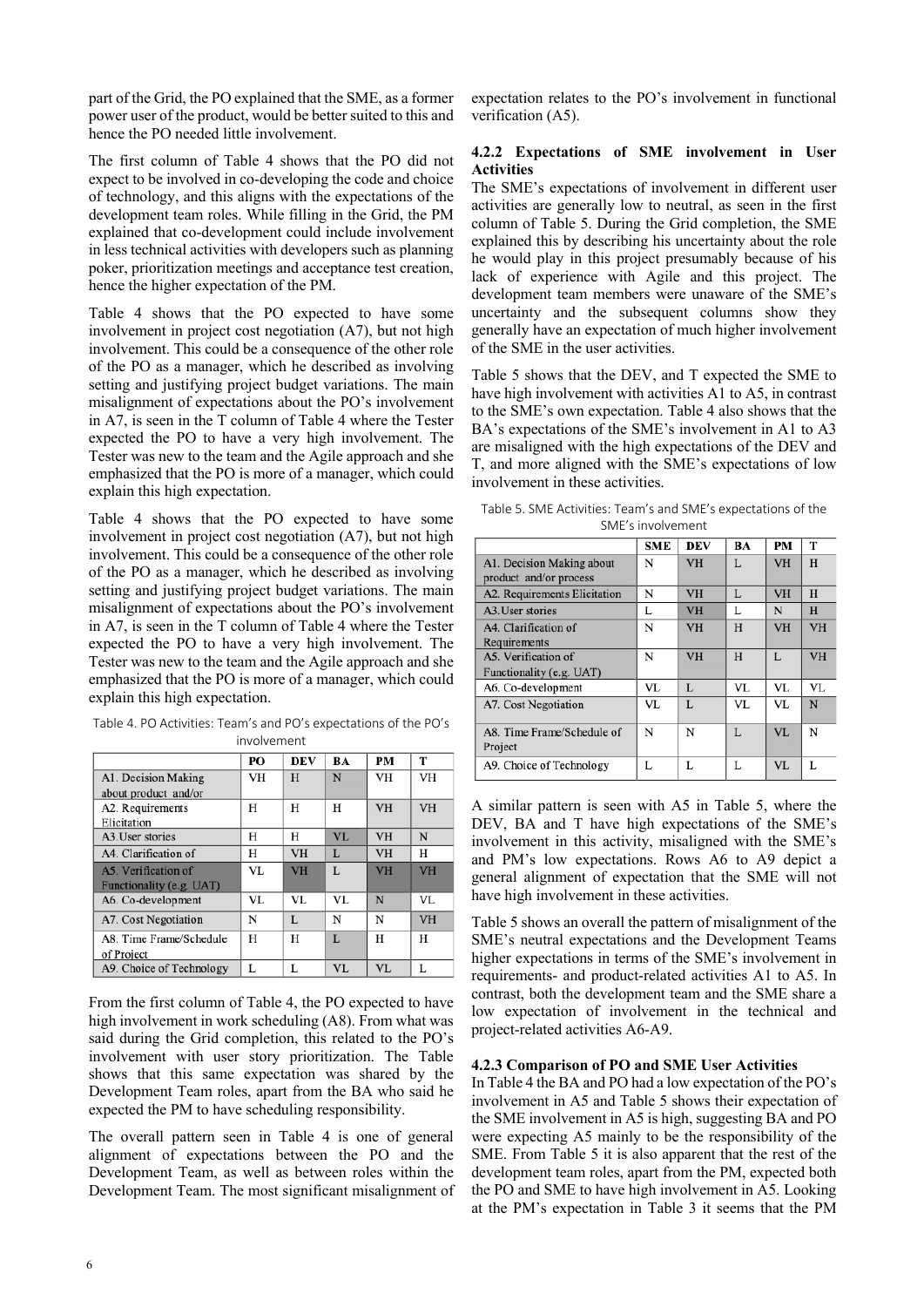expected most of the functional verification to be done by the PO.

### **4.2.4 Expectations of PO Characteristics**

From the PO column of Table 6 it is apparent that the PO expected to commit significant time to this project (C1) and to be highly available to the team (C4). These expectations align with the expectations of the DEV, PM and T for C1 and C4. The BA column, suggests that the BA expected less of a time commitment (C1) and lower availability (C4) of the PO.

The C2 row of Table 6 shows that the PO and Development Team were all in agreement that the ability to articulate ideas well is a highly desirable characteristic for a PO to be effective. Similarly, rows C3, C5 and C8 show a strong alignment of expectations related to the importance of these PO characteristics. There is also general agreement on the expectation that technical knowledge (C3 row) has low importance for effective involvement of the PO.

Analysis of the C6 column in Table 6 shows some misalignment in expectations of the PO's project process experience for effective PO involvement. The PO and PM both consider this of low importance compared to the high importance placed on C6 by the DEV, BA and T.

Table 6. PO Characteristics: Team's and PO's expectations of PO's characteristics

|                                        | PO | DEV | BA | PM | т  |
|----------------------------------------|----|-----|----|----|----|
| C1. Time Investment per                | VH | H   | N  | VH | VH |
| week                                   |    |     |    |    |    |
| C2. Ability to Articulate              | VH | VH  | H  | VH | VH |
| C <sub>3</sub> . Desire to Participate | VH | VH  | H  | VH | VH |
| C4. Availability                       | VH | H   | N  | VH | н  |
| C5. Authority and level of             | VH | VH  | VH | VH | VH |
| Influence                              |    |     |    |    |    |
| C6. Experience with                    | L  | H   | H  | L  | н  |
| project process                        |    |     |    |    |    |
| C7. Technical knowledge                | L  | L   | L  | L  | Ī. |
| C8. Business process and               | VH | H   | H  | VH | VH |
| product knowledge                      |    |     |    |    |    |

# **4.2.5 Expectations of SME Characteristics**

The SME column of Table 7 shows that the SME expects all characteristics to be high or very high for effective SME involvement, except project process experience (C6), which has a lower (neutral) importance. Rows C1 to C8 in Table 7 show that the development team's expectations are generally in very strong alignment with the SME's expectations, apart from C6 and C7.

Considering the C6 row in Table 7, the SME and BA expect that the SME should have a high level of technical knowledge for effective SME involvement, whereas the DEV, BA and T expect the SME's technical expertise to be of far less importance for effective SME involvement.

An analysis of the C6 row in Table 7 shows that the DEV, BA and T put high importance on the project experience of the SME, whereas the SME considers it less important and the PM considers it of even lower importance. The SME considered it more important for themselves to have project process experience, and even more so technical knowledge, compared to the importance placed on these by the PO.

Table 7. SME Characteristics: Team's and SME's expectations of SME's characteristics

|                            | <b>SME</b> | <b>DEV</b> | BA        | PM | т  |
|----------------------------|------------|------------|-----------|----|----|
| C1. Time Investment per    | VH         | VH         | <b>VH</b> | VH | VH |
| C2. Ability to Articulate  | VH         | VH         | VH        | VH | VH |
| C3. Desire to Participate  | Н          | <b>VH</b>  | VH        | VH | VH |
| C4. Availability           | н          | VH         | VH        | VH | Н  |
| C5. Authority and level of | Н          | Н          | Н         | VH | H  |
| Influence                  |            |            |           |    |    |
| C6. Experience with        | N          | H          | H         | L  | H  |
| project process            |            |            |           |    |    |
| C7. Technical knowledge    | н          | L          | н         | L  | L  |
| C8. Business process and   | VH         | <b>VH</b>  | VH        | VH | VH |
| product knowledge          |            |            |           |    |    |

### **4.2.6 Comparison of PO and SME Characteristics**

Comparing the first columns of Tables 6 and 7 suggests that both SME and PO considered it very important to commit a high level of time per week and to be articulate (C1 and C2). Generally, the SME thought the characteristics C3-C5 were slightly less important for an SME than the PO thought they were for a PO to be involved effectively.

Further comparison of Tables 6 and 7 shows that the development team's expectations of both the SME's and PO's characteristics are very similar overall. One exception to this pattern is that the PM's considers that project process experience (C6) has low importance for both the PO and SME, whereas the DEV, BA and T consider this characteristic to have high importance for both the PO and SME.

# **4.2.7 Comparison of User Activities with User Characteristics for the PO and SME**

Comparison of the expected User Activities results (Tables 4 and 5) with the results of expected User Characteristics (Tables 6 and 7), provide some insights into what user knowledge and commitment the development team expects for the activities they expect the SME and PO to be involved in.

From Table 4, the development team generally expects the PO to have high involvement in activities related to the product look and feel (A1), and requirements-related activities (A2-A4) as well as verification of functionality (A5) and influencing work scheduling (A8). Comparison with Table 5 reveals that to be involved in this way the development team expect the PO to have little technical knowledge (C7) but be very knowledgeable about the product and business process (C8) as well as the project management process (C6). They also expect that involvement in these activities will require a high time commitment and availability (C1 and C3), high motivation to participate (C2) and will need appropriate authority (C5).

For the SME, Table 5 shows that the development team has an overall expectation that the SME will mainly be involved in requirements-related activities A2 to A4, decisions about product look and feel (A1) and functional verification (A5). To be involved in this way the development team expects the SME to have very similar characteristics to the PO (Table 7).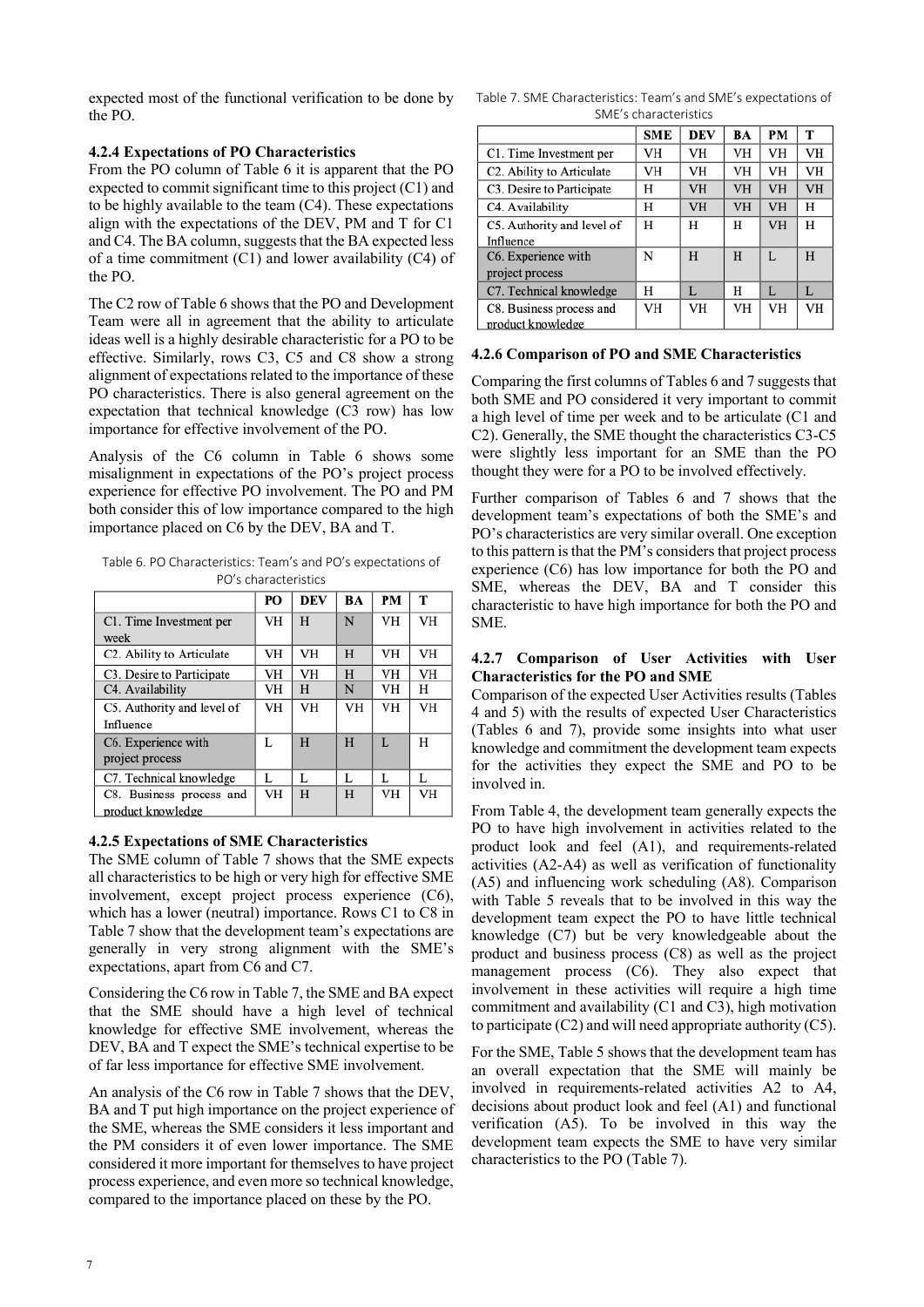# **5. DISCUSSION**

On the surface there seemed to be a misalignment of expectations between some user roles and the development team regarding user involvement.

Our results in this case study revealed that the development team's expectations of both the PO's and SME's levels of involvement in user activities as well as user characteristics is mostly aligned with the PO's and SME's own expectations, with just a few exceptions. Therefore, the reasonable level of alignment of expectations observed was somewhat unexpected. The reasons for this may lie in the context of the teams and the projects investigated and the following are hypothesized as possible explanations:

1. *A mature Agile team.* The team members, apart from the SME, were very familiar with the reasonably stable Agile development practices used in the organization and had previously worked together, with shared experiences to draw on. They had ample opportunity to share understanding of expectations.

*2. The teams were co-located and the projects were developed with in-house resources.* It was relatively easy for all team members to meet and share expectations with each other and the user stakeholders. This increased the opportunity for (re)alignment of expectations.

*3. Experienced PO.* The PO had been in the role within the organization several times and had experienced the high involvement needed of the PO throughout the software development process, and was therefore expecting it.

Within this general pattern of alignment, there are some areas of misalignment, which are now discussed.

**5.1 Misalignments of Expectations of User Involvement**  There is a strong misalignment of expectations regarding the PO's and SME's involvement in activities related to verifying new functionality (A5 in Tables 4 and 5), where both the PO and SME have low expectations of their own involvement, in contrast to the development team's high expectation of the SME's and PO's involvement in A5. This misalignment increases the risk of a hold up when it comes to functional verification and User Acceptance Testing, with PO and SME not expecting to be involved and the team assuming it is their responsibility.

As seen Table 5, (rows A1 to A5), the SME's low expectation and misalignment with the high expectation of development team extends to all the requirements-related activities (A1-A4). The SME's low expectation of involvement in A1-A5 is likely to be a by-product of his general lack of clarity in his responsibilities in this project, and fits his overall expectation of having no "high" involvements in any activity, as seen in Table 5. This SME's uncertainty in his role seems to have arisen from a number of circumstantial factors: no previous experience in this role; the SME's lack of experience with how the team worked including the Agile process used by the team; limited previous shared experience working with team members, and even then, his role was an end-user; the team's tacit assumption that he was briefed on his role before being seconded full-time to the team.

The team's high expectations of the SME's involvement are reasonable since the SME was known to some of the team members as a "power user" and is likely to be perceived as representing "end-users". Some planned mechanism to on-board new team members, or having a planned stakeholder meeting about roles and responsibilities prior to starting development, would have surfaced the misaligned expectations and obviated this situation. The PO's expectation of low involvement in A5 is likely to be mainly influenced by the fact that someone else in the team, the SME, was well-suited to tasks in A5, and the PO was already time-challenged with his primary role in the organization as a manager. The team's high expectations of the PO's involvement in A5 may have come from previous experiences in other projects, where a PO was highly involved in functional verification activities. Again, a short, planned meeting about user stakeholder responsibilities to make these assumptions explicit, incorporated into the pre-sprint process, may have addressed this.

Another misalignment of expectations is the BA's much lower expectation than the other team members of the PO's involvement in user activities A1, A3, A4, A5 and A8 (Table 4). This misalignment between the BA and the rest of the team could result in the team over-relying on the BA as a proxy PO, rather than involving the PO in all matters. This could increase the risk of missing or misunderstood requirements, as well as potentially reduce the engagement of the PO if he perceives the BA as fulfilling his responsibilities.

The BA's expectations of the SME's involvement in activities A1 to A3 (Table 5) were also misaligned with the expectations other development team members. The BA seems to have the view that the main involvement of the SME will be clarifying requirements (A4) and verifying functionality (A5). The BA clearly expected mainly the PO to elicit requirements (A2 in Table 4). In the interview the BAs gave the impression that story writing (A2) and managing story cards were the responsibility of the BA. This misalignment may have limited consequences for the project outcome since the requirements activities were collaborative throughout the project, with numerous opportunities for the SME and PO to influence requirements in activities A1 to A4.

# **5.2 Misalignments of Expectations of User Characteristics**

The expectations of both the SME and PO were that experience with the project process was not very important for them to have effective involvement (C6 in Tables 6 and 7). This contrasted with the development team who generally thought that this was an important user characteristic for both user roles. For the PO, the low importance of this characteristic probably comes his familiarity with the process from previous experience and should have little consequence. For the SME, this low expectation of knowledge of the project process may be more problematic. They may be underestimating the learning curve needed to adapt to the Agile way of working used throughout the project, and could be a source of stress and confusion for the SME. If the SME's on-boarding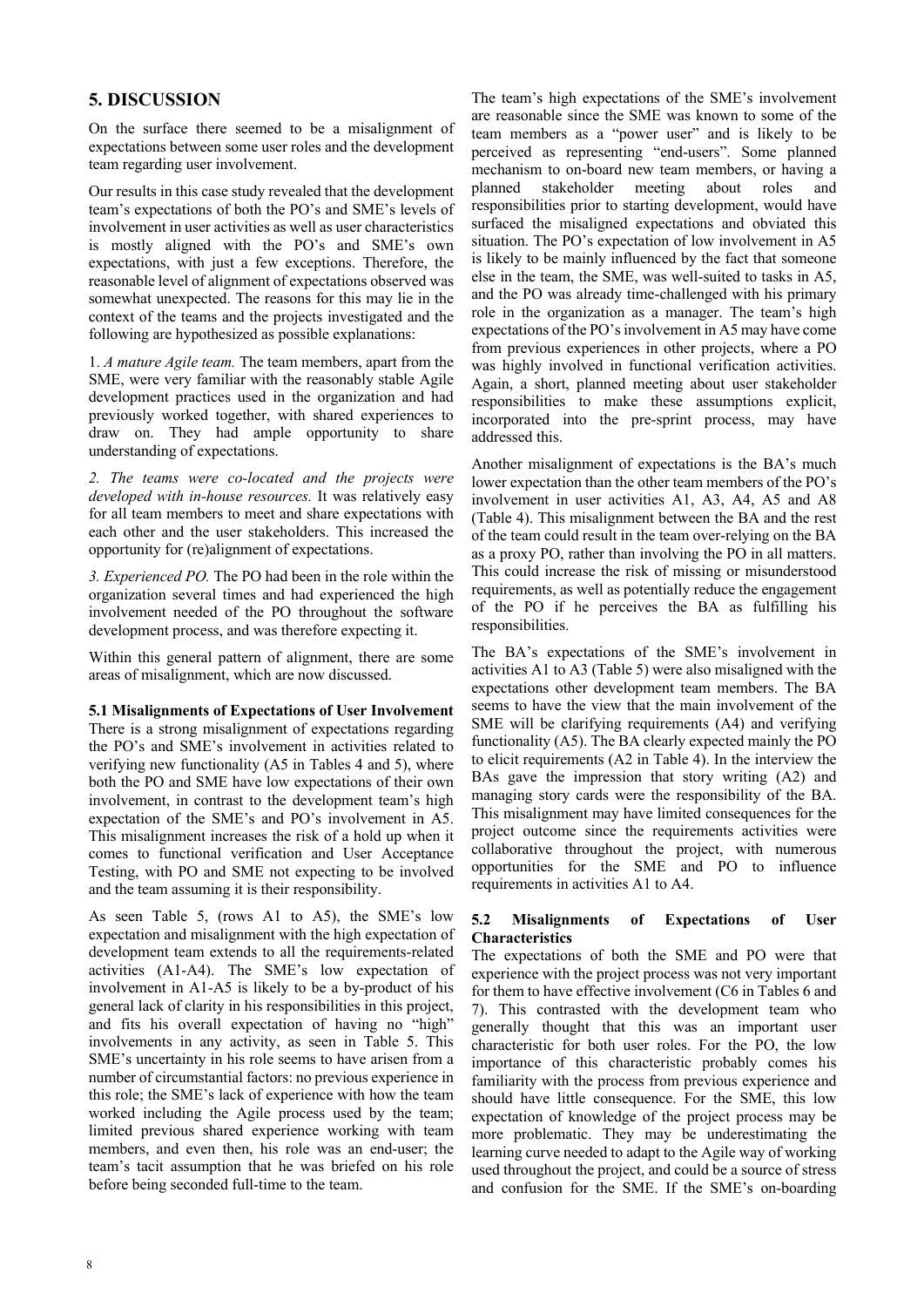program had included some training in the Agile process used, this could have alleviated this risk.

Another misalignment between the SME and development team relates to technical knowledge (C7 in Table 7). This seems to have arisen from different interpretations of the C7 construct, as identified from the participants' thinking out loud during Grid completion. The SME (and BA) interpreted C7 as detailed knowledge about the product technicalities and its business context, whereas the rest of the development team viewed it as knowledge about the technologies used to deliver the product.

This research suggests some possible actions that promote the alignment of expectations of users' involvement. This includes, a transparent process for selection of user representatives which includes input from the development team; a brief team meeting during team formation to onboard users and clarify and align expectations of involvement and why. A simplified form of the RG instrument used in this research could support this early alignment, as well as being useful as a diagnostic instrument during software development, if misalignment of expectations is suspected.

# **6. THREAT TO VALIDITY**

The main threat to the validity of the results of a case study are considered to be the context-specific variables of the projects (including organization size and type, project complexity, software development methodology, number and diversity of interview subjects, and size of data set), which makes it difficult to generalize the findings that emerged from the data analysis [30]. With regards to the qualitative analysis in a constructivist paradigm of inquiry, it is impossible to claim absolute exactness of the results free from researchers' biases.

# **7. CONCLUSION AND FUTURE WORK**

In this paper, we have presented the result of an exploratory case study to investigate the alignment between the expectations of Agile software development team and users about UI. Qualitative data was collected through interviews to design a novel method of applying Repertory Grids for the assessment of the alignment of expectations about UI. Our analysis from aggregating the results from the interviews and RG revealed varying degrees of expectation alignments between the development team and users' representatives. Application of the RG technique to compare expectations about user involvement was engaging for the participants and relatively straight forward for the researchers. The initial interview and literature review generated a large number of constructs about UI that proved useful in comparing expectations. The process of conducting RG provided an intuitive structure to elicit participants' perceptions that was easy to understand and follow. The think-out-loud aspect of the RG protocol we introduced provided extra insights into the reasoning of the participants and their interpretation of the constructs.

This method can reveal mismatches between user roles and activities they participate in for Agile software development projects. Although we used RG instrument

retrospectively in this study, we posit that it could also be applied from the start of a project, or proactively as a diagnostic tool throughout a project to examine and ensure expectations are aligned. The use of RG at the start of a project shows good potential as the trigger to have conversations about the expectations of roles and involvement and surface misalignments, before they become critical. In addition, the RG instrument could easily be used as part of a team diagnostic toolbox to diagnose misalignments of expectations as the root cause of team problems.

The findings from this paper contribute to the body of empirically-based knowledge related to Agile software development practices. This paper deepens the understanding of factors related to alignment of expectation of user involvement, provides empirical evidence for the strength of the alignment of those expectations in practice across team roles. In addition the study contributes to a clear and consistent conceptualisation of the meaning of "effective user involvement". Practitioners will benefit from a deeper understanding and awareness of the differences and similarities of expectations of various development roles and user roles with respect to user involvement. This knowledge should encourage sensitivity to differences and promote discussion and effort to align expectations. A clear and detailed conceptualisation of the meaning of "effective" user involvement provides consistent terminology to discuss the issues related to high quality involvement and what can be expected in what areas. This is useful to both practitioners and researchers interested in exploring this area. It clarifies the meaning of the goal of high quality user involvement and could provide the basis for a future quality metric.

The deeper understanding of factors related to alignment and misalignment of expectations and their influence on the quality of user involvement, as well as clarity in the goal and barriers to achieving that goal, can also provide guidance in the design of future techniques and tools to support the alignment of expectations high quality user involvement.

# **REFERENCES**

- 1. He, J. and W.R. King, The role of user participation in information systems development: implications from a meta- analysis. Journal of Management Information Systems, 2008. 25(1): p. 301-331.
- 2. Hsu, J.S.-C., et al., Users as knowledge co-producers in the information system development project. International Journal of Project Management, 2012. 30(1): p. 27-36.
- 3. Iivari, N., "Constructing the users" in open source software development: An interpretive case study of user participation. Information Technology & People, 2009. 22(2): p. 132-156.
- 4. Ives, B. and M.H. Olson, User involvement and MIS success: A review of research. Management science, 1984. 30(5): p. 586-603.
- 5. Procaccino, J.D. and J.M. Verner, Software developers' views of endusers and project success. Communications of the ACM, 2009. 52(5): p. 113-116.
- 6. McKeen, J.D., T. Guimaraes, and J.C. Wetherbe, The relationship between user participation and user satisfaction: an investigation of four contingency factors. MIS quarterly, 1994: p. 427-451.
- 7. Thalen, J. and M. van der Voort, Facilitating user involvement in product design through virtual reality. 2012: INTECH Open Access Publisher.
- 8. Zowghi, D., F. da Rimini, and M. Bano. Problems and challenges of user involvement in software development: an empirical study. in Proceedings of the 19th EASE. 2015.